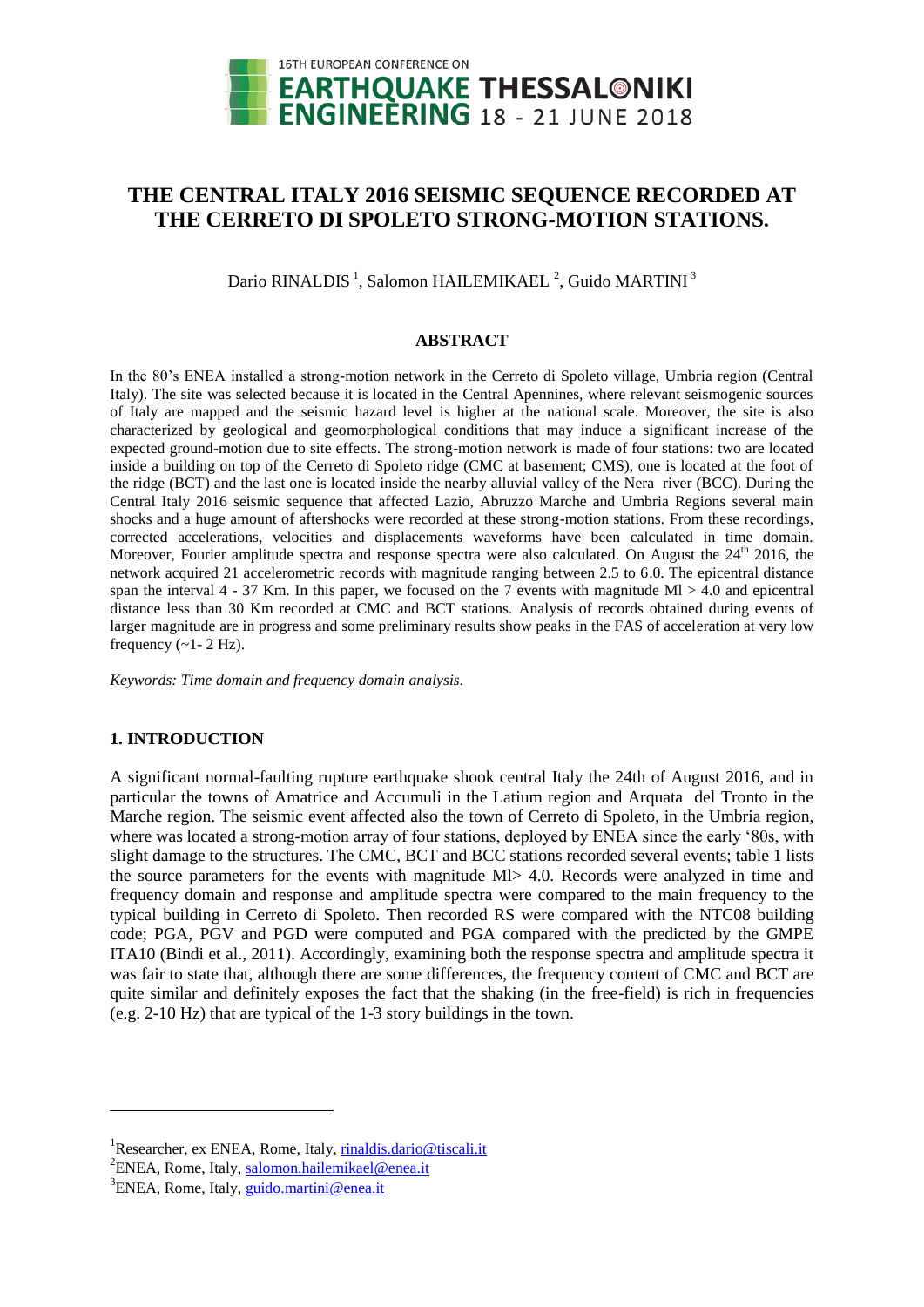## **2. GENERAL SETTINGS**

The Cerreto di Spoleto village is located in the Central Apennines, where the seismic hazard level is one of the highest in Italy (PGA between 0.22 and 0.27 g at 10 % probability of exceedance in 50 years; http://esse1-gis.mi.ingv.it). In particular, the historical center lies on a 550 m high limestone ridge elongated in the NE-SW direction (Figure 1). The municipality also extends in the nearby Nera river valley, an alluvial plain characterized by a strong heterogeneity of the sediment filling. The valley is primarily filled with coarse to sandy–silty alluvial deposits passing to slope debris at the valley edges. For this sector of the Nera river valley, the occurrence of a significant 2-D amplification effect has been documented in recent studies both by instrumental and numerical methods (Lenti et al., 2009).

The Cerreto di Spoleto ridge is mainly composed of limestone and marly limestone geologic units ascribable to the Umbria-Marche pelagic succession (Bartoccini et al., 1995). These geologic formations are intensely folded and faulted due to the Apennines orogenetic process (Cipollari et al., 1995), therefore the limestone units show intense jointing conditions at the outcroppings. In particular, a previous study devoted to the analysis of the site response at the Cerreto di Spoleto ridge, provided a zonation of the rock masses constituting the ridge on the basis of the mechanical properties inferred by geomechanical surveys (Figure 2; Martino et al., 2006).

We focused the attention on the recording obtained for the Central Italy 2016 seismic sequence acquired at the CMC and BCT strong-motion stations. These stations are both located on the Cerreto di Spoleto ridge:

• CMC at the basement of the city-hall, a 3 stories masonry building located on the top of the ridge (Figures 1 and 2);

• BCT installed in a reinforced concrete pillar nearby a medieval tower (about 10 m height) located at the base of the ridge (Figures 1 and 2).

It is worth to note that the CMC station is installed on the trace of a fault. For this station a strong frequency dependent amplification has been found by Martino et al. 2006. The authors found that this phenomenon is due to trapped wave generation inside a 50 m wide fault zone area where the CMC station is located.

In terms of Building code classification (DM 14 gennaio 2008, NTC08), both stations can be classified as Class A site, where the average shear wave velocity in the uppermost 30 m (Vs30) is higher than 800 m/s and for which no modifications of the ground-motion are expected because of the occurrence of site effects due to strong impedance contrast in the subsurface structure. However the geomorphological conditions at the two stations are very different. In fact, in terms of NTC08 topographic conditions, the CMC site can be classified as T4 while BCT as T1. This means that topographic amplification of ground-motion can be expected for CMC.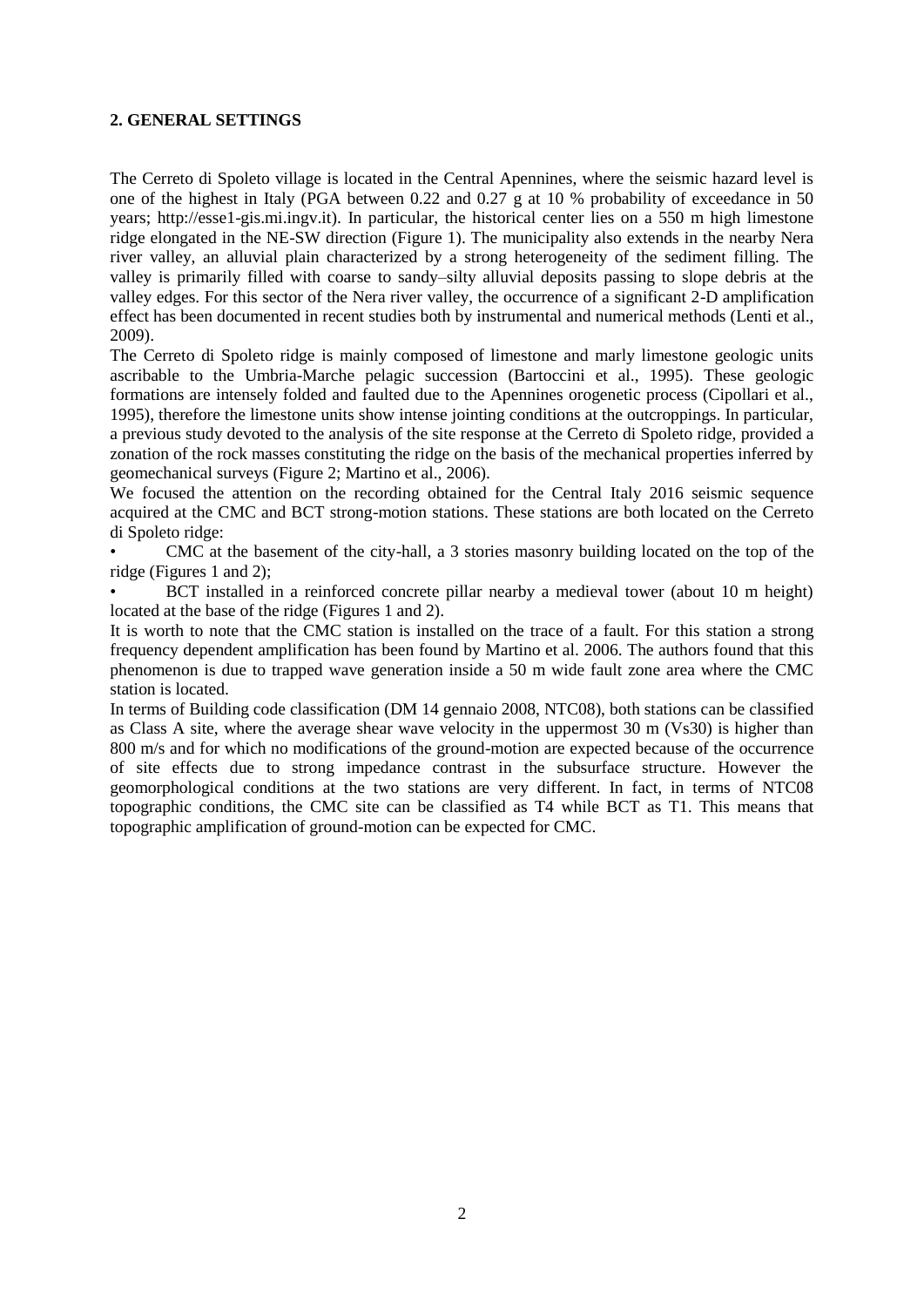

Figure 1. Picture of the Cerreto di Spoleto ridge with positions of the strong-motion network sensors. The image also shows the main faults in the area.



Figure 2. Map of the rock mass quality in the Cerreto di Spoleto ridge. The different colors are related to the rock masses mechanical properties estimated by geomechanical surveys. The stiffness of the rock mass decreases passing form green color to red (A to E in legend). The positions of the CMC and BCT strong-motion stations are also reported as black dots (modified after Martino et al., 2006).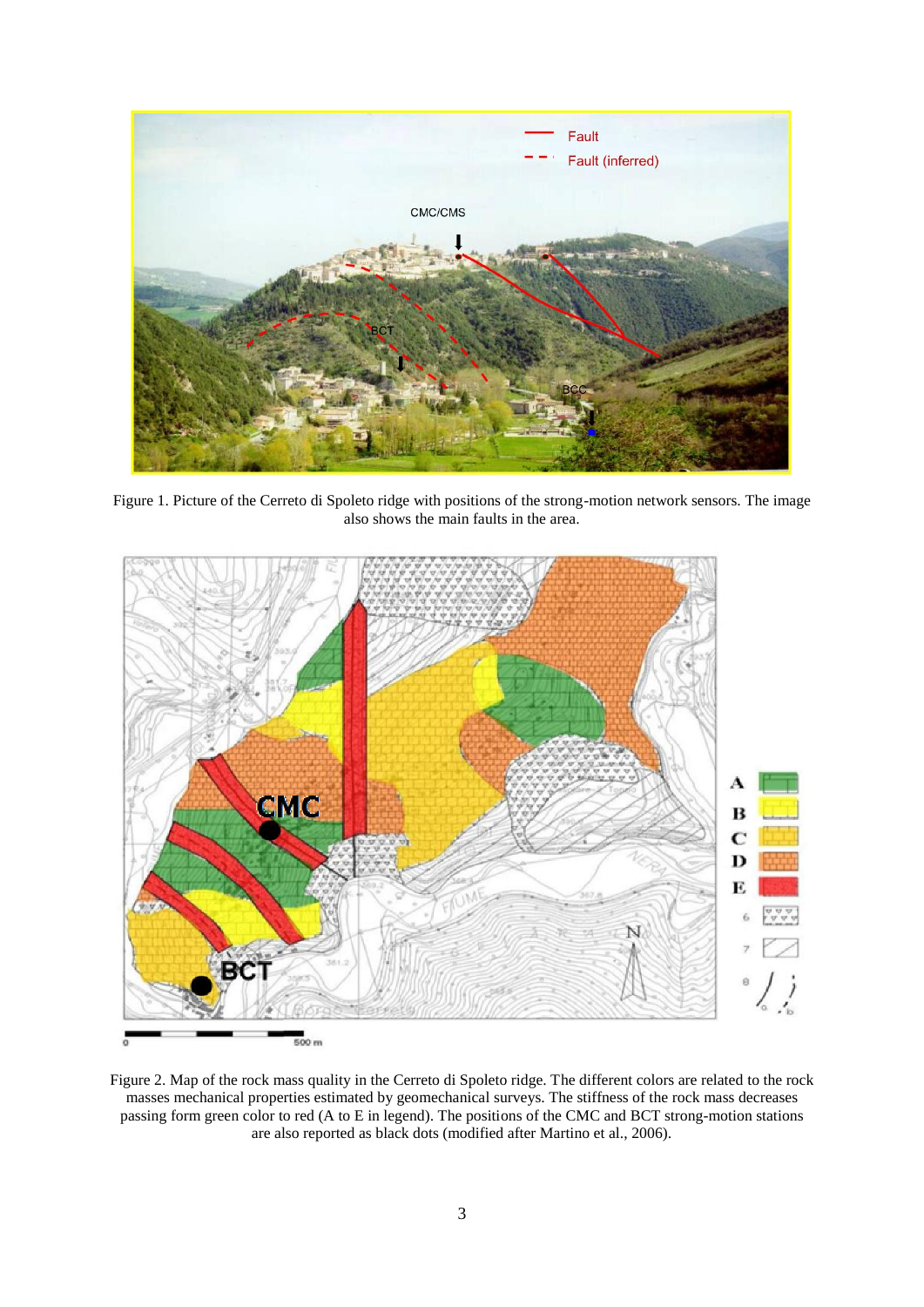#### **3. DATA ANALYSIS**

Following the August 24th 2016 main-shock a long seismic sequence struck Central Italy causing strong damage in numerous towns. In particular, it caused casualties and almost complete destruction in the municipalities of Amatrice, Accumoli and Arquata del Tronto (Tertulliani and Azzaro, 2016). In the August 24th the CMC and BCT stations recorded acquired 21 accelerometric records with magnitude ranging between 2.5 to 6.0. The epicentral distance span the interval 4 - 37 Km. In this paper, we focused our attention on the 7 events with local magnitude larger than 4. The source parameters are reported in Table 1, extracted from the Italian seismic catalog [\(www.ingv.it\)](http://www.ingv.it/).

| File<br>ID<br>CMC | File<br>ID<br><b>BCT</b> | Date     | <b>Trigger</b><br><b>Time</b> | Epicentral MI<br>area |     |                          |       |           | (Km) | Time Lat. Long Depth Distance<br>(Km) |
|-------------------|--------------------------|----------|-------------------------------|-----------------------|-----|--------------------------|-------|-----------|------|---------------------------------------|
| BU001             | <b>BV005</b>             | 16-08-24 | 01:36:39 RIETI                |                       |     | $6.0$ $01:36:32$ $42.70$ |       | 13.23 8   |      | 29                                    |
| <b>BU011</b>      | BV012                    | 16-08-24 |                               | $02:33:34$ PERUGIA    | 5.3 | 02:33:29                 | 42.79 | $13.15$ 9 |      | 19                                    |
|                   | BU012 BV013              | 16-08-24 | 02:59:43                      | PERUGIA               | 4.1 | 02:59:35                 | 42.80 | 13.14 9   |      | 18                                    |
|                   | BU015 BV014              | 16-08-24 | 03:40:23 RIETI                |                       | 41  | 03:40:11                 | 42.62 | 13.25 11  |      | 35                                    |
| BU017             | <b>BV015</b>             | 16-08-24 |                               | 04:06:58 PERUGIA      |     | $4.4 \quad 04:06:50$     | 42.77 | 13.13 8   |      | 18                                    |
| <b>BU029</b>      | <b>BV021</b>             | 16-08-24 |                               | $11:50:35$ PERUGIA    |     | $4.5$ 11:50:30           | 42.82 | 13.15 8   |      | 19                                    |
|                   | BU035 BV025              | 16-08-24 | 17:46:20                      | RIETI                 |     | 4.2 17:46:09             | 42.66 | 13.22     | -10  | 30                                    |

Table 1. Source parameter of the analyzed events (source: http://cnt.ingv.it).

To analyze our data we pre-processed the waveforms by removing the instrument response and baseline correcting the data. Successively, the waveforms were filtered by using an Ormsby band-pass filter in the frequency band 0.2-30 Hz (Ormsby, 1961). The filtered traces were integrated to obtain the velocity and displacement time histories.

The peak values of acceleration, velocity and displacements were calculated (Table 2) in order to perform comparisons between recorded values and expected values considering the recent estimates of the ITA10 GMPE (Bindi et al., 2011).

Furthermore, both Fourier Amplitude Spectra (FAS) and 5 % damped response spectra (RS) in acceleration, velocity and displacement were calculated. Fourier Amplitude data were smoothed by means of a running average Hanning windows of 0.1 Hz. An example of the results of the different processing steps is shown in Figure 3.

In particular, the RS were calculated to perform comparisons between recorded and the Italian Building Code spectral shapes (NTC08) expected for the Cerreto di Spoleto site.

Table 2. PGA, PGV and PGD of the recorded waveforms at the CMC and BCT stations.

| <b>Trigger</b> | Ml  | CMC PGA          | <b>CMC PGV</b>  | CMC        | <b>BCT</b><br><b>PGA</b> | <b>BCT PGV</b>  | <b>BCT</b> |
|----------------|-----|------------------|-----------------|------------|--------------------------|-----------------|------------|
| <b>Time</b>    |     | $\text{(cm/s2)}$ | $\text{(cm/s)}$ | $PGD$ (cm) | $\text{(cm/s2)}$         | $\text{(cm/s)}$ | $PGD$ (cm) |
| 01:36:39       | 6.0 | $-203.00$        | 12.50           | 1.50       | $-103.00$                | $-5.25$         | $-1.12$    |
| 02:33:34       | 5.3 | 107.00           | 3.68            | 0.29       | 62.10                    | $-4.81$         | 1.72       |
| 02:59:43       | 4.1 | 10.70            | 0.39            | $-0.02$    | 5.95                     | 0.12            | 0.01       |
| 03:40:23       | 4.1 | 7.63             | $-0.16$         | $-0.01$    | 3.84                     | $-0.08$         | $-0.004$   |
| 04:06:58       | 4.4 | 24.90            | $-0.85$         | 0.06       | 14.00                    | $-0.28$         | 0.03       |
| 11:50:35       | 4.5 | $-83.40$         | $-2.16$         | 0.10       | $-82.30$                 | 1.31            | $-0.07$    |
| 17:46:20       | 4.2 | 10.90            | $-0.35$         | $-0.02$    | $-8.52$                  | 0.13            | $-0.01$    |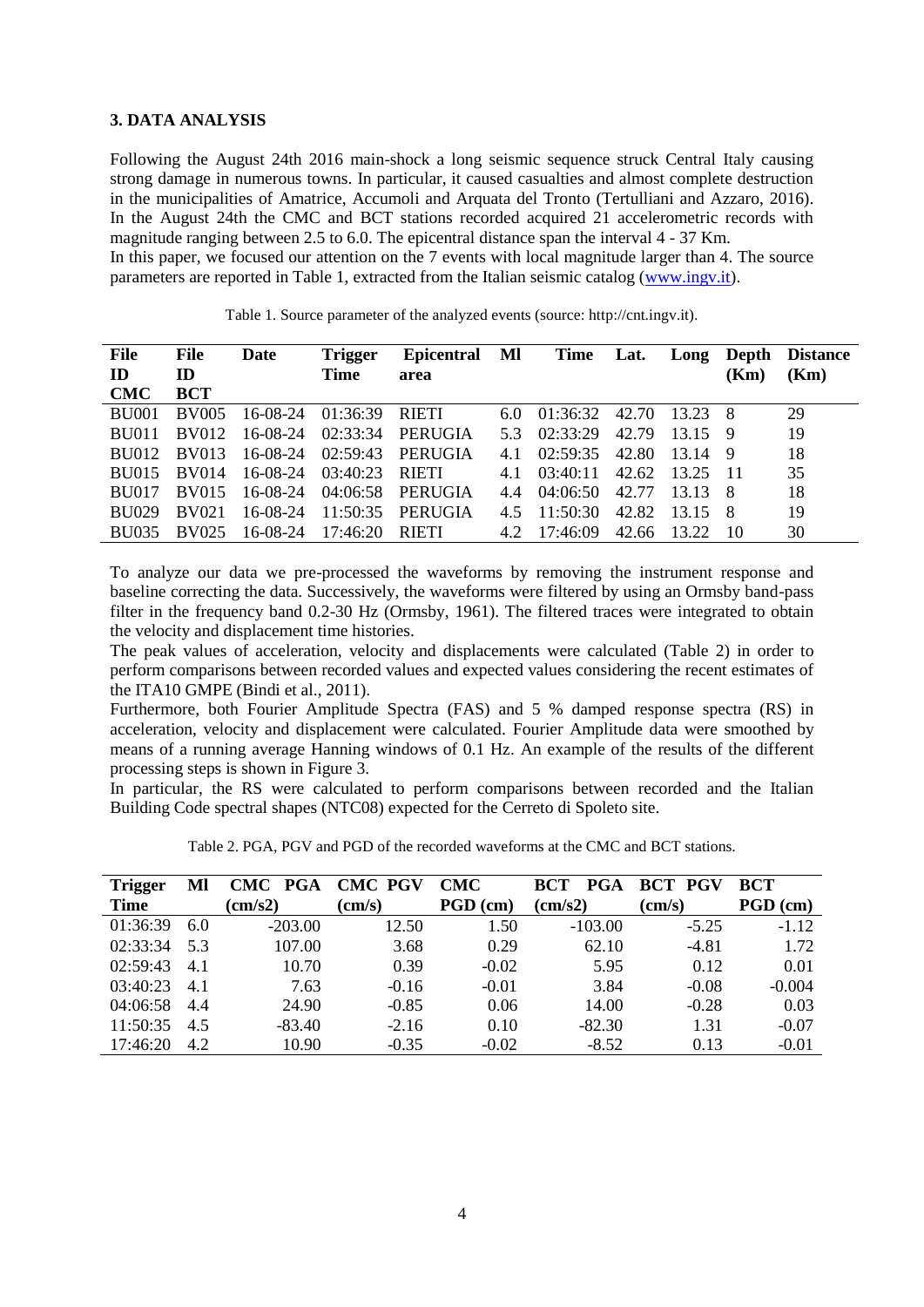

Figure 3. Central Italy earthquake of 24th August 2016, recorded at Cerreto di Spoleto cantina station (CMC), NS component: uncorrected and corrected acceleration (a), corrected velocity and displacement (b), FAS of acceleration recorded at CMC station (purple curve ) and Amatrice station (AMT-black curve) in the near field (c); acceleration (SA), velocity (SV) and displacement (SD) response spectra (d).

#### **4. RESULTS**

In terms of peak values, for each earthquake the higher values were recorded at CMC station with respect to BCT. This behavior is consistent with the amplification effect observed by Martino *et al.* (2006).

We analyzed the normalized residuals between the observed PGA values and the predicted values of the ITA10 GMPE (Bindi et al, 2011). Following the approach of Scherbaum (2004), normalized residuals were calculated as  $(\log y_i - \log y_i')/\sigma_i$ , where  $y_i$  is the observed value,  $y_i'$  is the predicted value and  $\sigma_i$  is the predicted standard deviation (Figure 4). With respect to the predicted values ITA10 GMPE, the measured PGA on the horizontal components are in general significantly higher. Moreover, the deviations between the observed and predicted PGA's seem to increase with magnitude. This could suggest an anomalous behavior of both recording sites.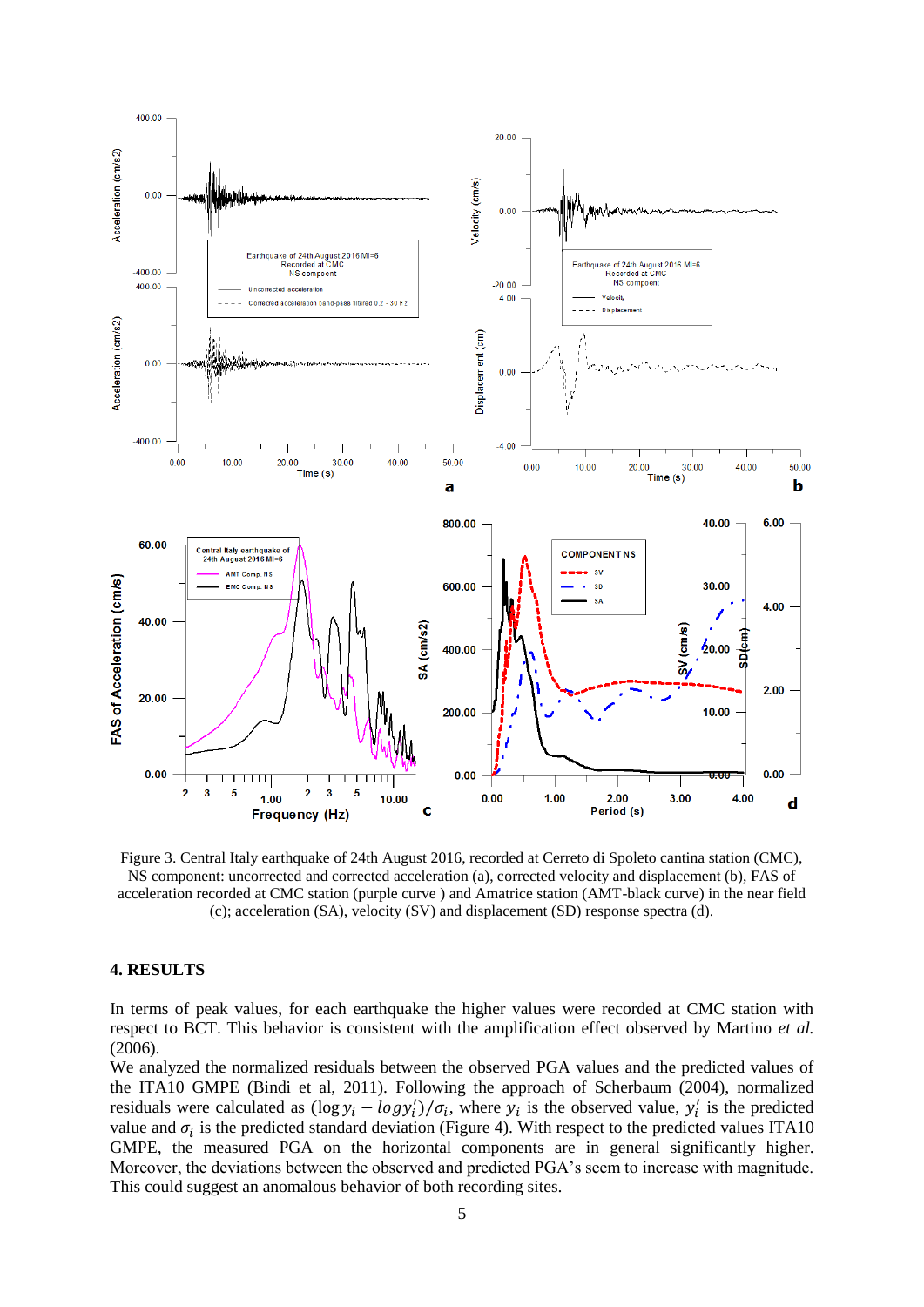

Figure 4. Normalized residuals between the recorded PGA at CMC (red cross) and BCT (blue circle) stations and horizontal PGA predicted by the GMPE ITA10 (Bindi et al., 2011) as a function of distance (left panel) and magnitude (right panel).

Fourier Amplitude Spectra (FAS) of the acceleration are shown in Figure 5. All FAS of the recorded accelerations at the CMC station clearly show a peak at 6 Hz in the NS component (see Figure 5a). The peak at 6 Hz was already observed by Martino et al. (2006). In the WE direction, the peak at 6 Hz is not present, but in some records a peak around 4 Hz was observed (Figure 5b). FAS of the accelerations recorded at BCT station showed a flat shape in the analysed frequencies (see Figure 5c and 5d). The records of the August  $24<sup>th</sup>$  2016 Ml 6.0 earthquake, acquired at both stations, showed peaks at about 1.5 and 3.5 Hz. This may be likely related to a source effect as the 1.5 Hz peak was also observed in the FAS the near field recordings at AMT station (Figure 3c).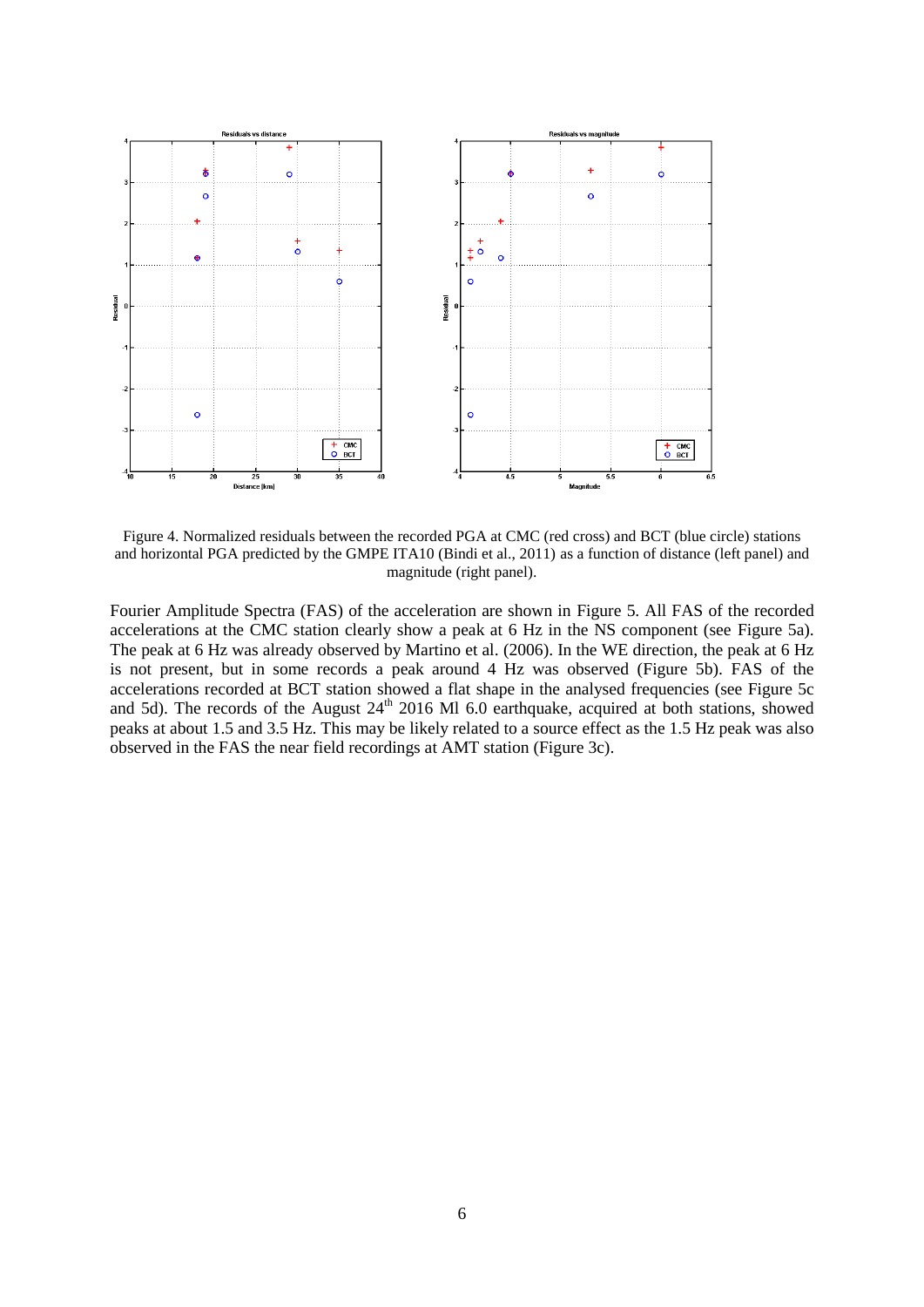

Figure 5. Horizontal component FAS of acceleration at CMC (a and b) and BCT stations (c and d).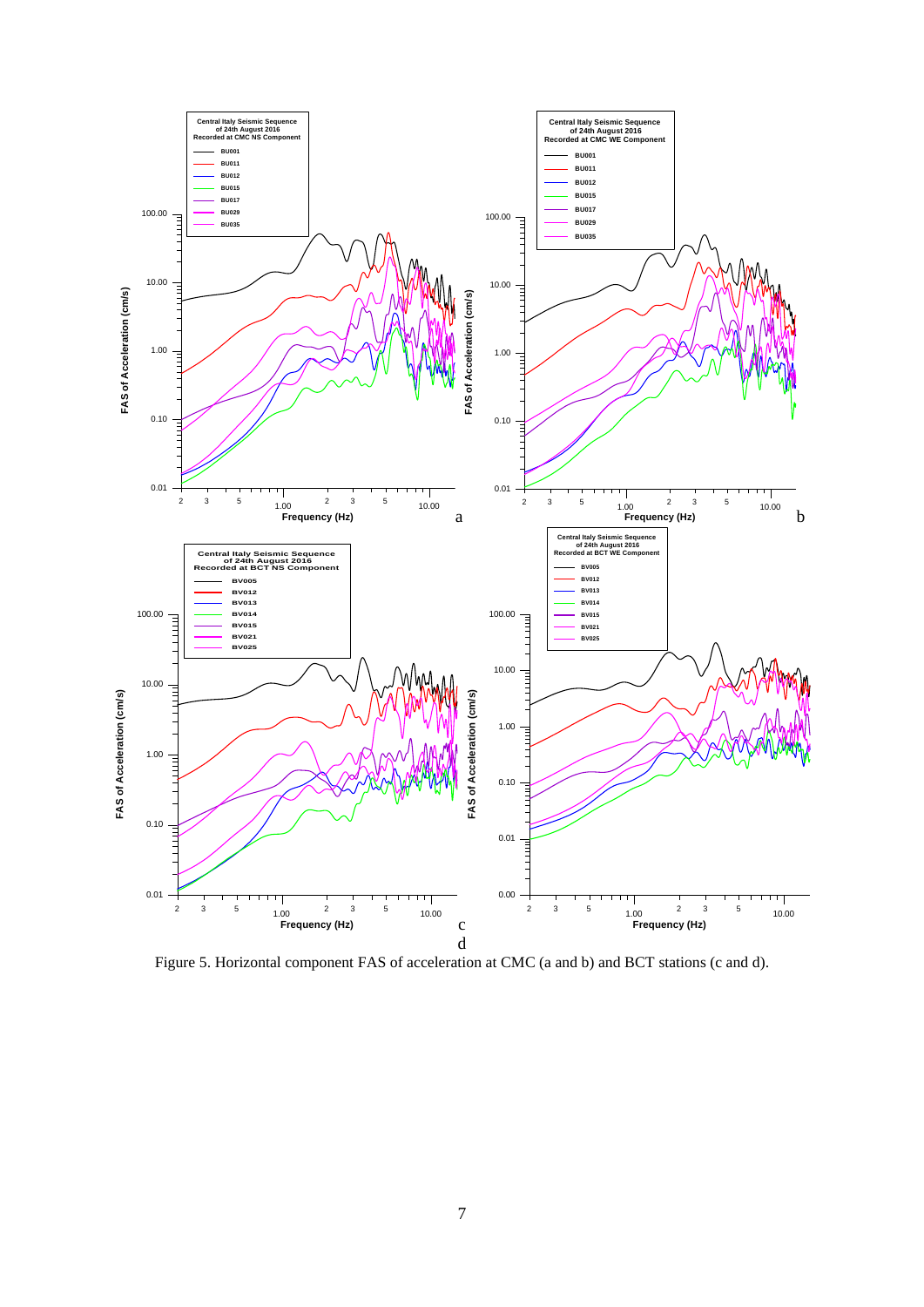

Figure 6. Comparison between recorded Acceleration Response Spectra (SA) and Italian Building Code spectral shapes (NTC08). SA absolute values (top panel). Bottom panel: normalized SA with respect to PGA (left); normalized SA with respect to the NTC-08 475 years return period for soil class=A and topography class=T4 for CMC and topography class=T1 for BCT (right).

Figure 6 shows 5 % damped response spectra (RS) and comparison with the Italian Building Code spectra (NTC08) RS. The top panel shows that the demand do not exceed the values proposed by the old and recent NTC08 Building Codes. The situation is completely different if we analyze the normalized RS. In fact, the spectral ordinates normalized with respect to the PGA (Figure 6 left, bottom panel) exceed the NTC08 spectral shapes in a wide range of periods (up to 0.6 s). This may suggest that the plateau of NTC08 spectral shape should be extended toward longer periods.

Considering that in the Cerreto di Spoleto Village old buildings, that were designed before the introduction of national Building Codes, were damaged by the Central Italy 2016 seismic sequence and the recently designed buildings, using the spectral shapes plot in Figure 6 (bottom panel, left), the seismic demand in case of a less distant earthquakes but similar to the August  $24<sup>th</sup>$  2016 one may likely exceed the building capacity.

If we consider the RS normalized with respect to the NTC-08 475 years return period for soil class=A and topography class=T4 for CMC and T1 for BCT, respectively, the spectral ordinates provided by the building code is conservative with respect to the recorded normalized one, suggesting that the recorded waveforms are compatible with the national hazard level for 475 years return period.

#### **5. CONCLUSIONS**

In this paper, we analyzed 7 earthquake records of the Central Italy 2016 seismic sequence, including the August  $24<sup>th</sup>$  2016 Ml 6.0 earthquake and some of its aftershocks recorded at CMC and BCT stations in Cerreto di Spoleto ridge (Central Italy).

The peak values of ground motion on the horizontal components, compared with the ITA10 GMPE (Bindi et al, 2011), are generally higher, except for few records, suggesting an anomalous behavior of